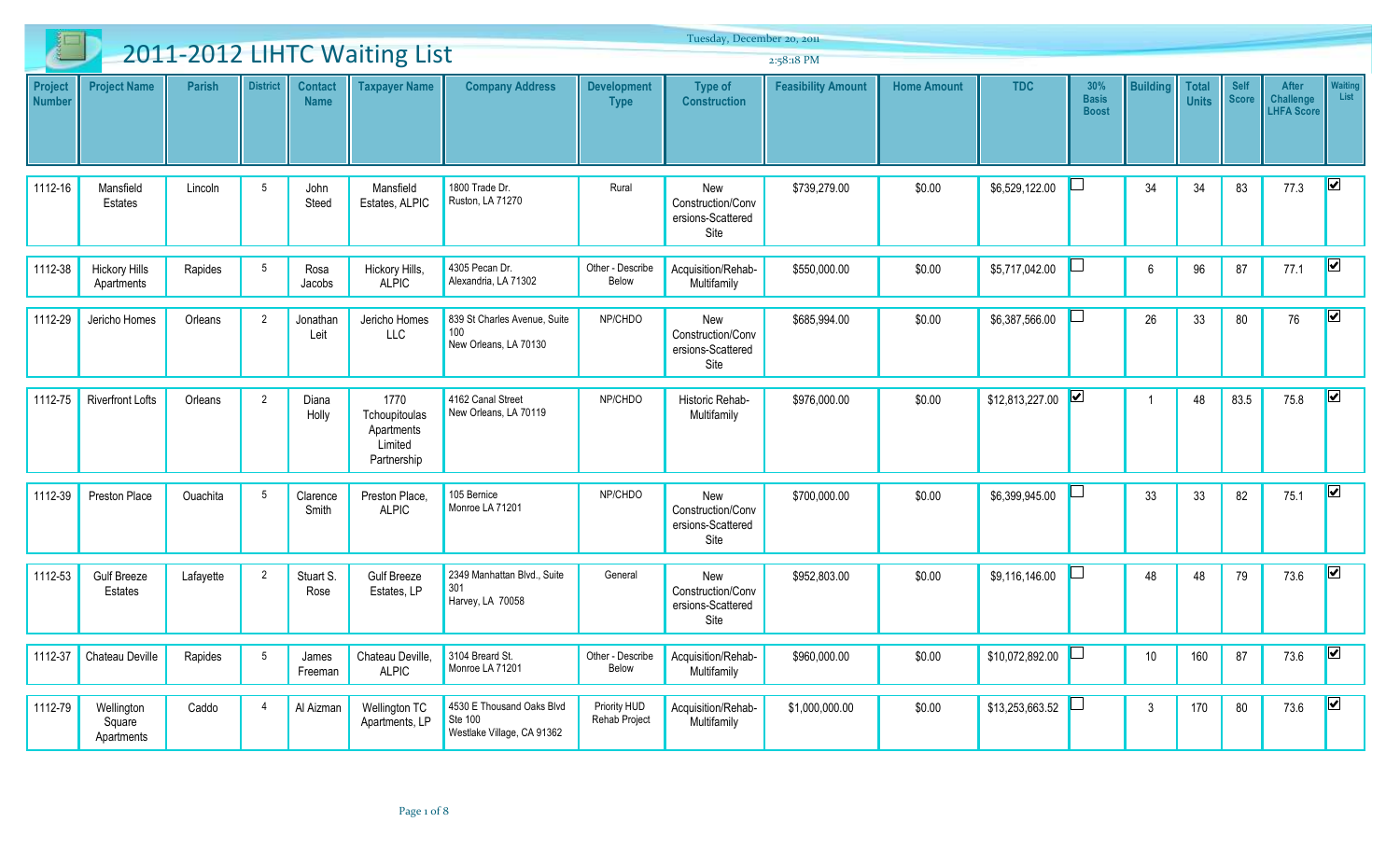| Project<br><b>Number</b> | <b>Project Name</b>                | <b>Parish</b> | <b>District</b> | <b>Contact</b><br><b>Name</b> | <b>Taxpayer Name</b>                      | <b>Company Address</b>                                      | <b>Development</b><br><b>Type</b> | <b>Type of</b><br><b>Construction</b>                        | <b>Feasibility Amount</b> | <b>Home Amount</b> | <b>TDC</b>      | 30%<br><b>Basis</b><br><b>Boost</b> | <b>Building</b> | <b>Total</b><br><b>Units</b> | <b>Self</b><br><b>Score</b> | After<br>Challenge<br><b>LHFA Score</b> | <b>Waiting</b><br>List        |
|--------------------------|------------------------------------|---------------|-----------------|-------------------------------|-------------------------------------------|-------------------------------------------------------------|-----------------------------------|--------------------------------------------------------------|---------------------------|--------------------|-----------------|-------------------------------------|-----------------|------------------------------|-----------------------------|-----------------------------------------|-------------------------------|
| 1112-26                  | Arcadia Village                    | Bienville     |                 | Ervin<br>Turner               | Arcadia Village<br>Limited<br>Partnership | 2920 Louberta<br>Monroe, LA 71201                           | General                           | <b>New</b><br>Construction/Conv<br>ersions-Scattered<br>Site | \$605,901.00              | \$650,000.00       | \$5,429,794.00  |                                     | 28              | 28                           | 84                          | 73.5                                    | $\overline{\mathbf{v}}$       |
| 1112-11                  | Garden Grove<br>Subdivision        | Ouachita      | -5              | Ervin<br>Turner               | Garden Grove<br>Subdivision L.P.          | 2920 Louberta<br>Monroe, LA 71201                           | General                           | New<br>Construction/Conv<br>ersions-Scattered<br>Site        | \$725,000.00              | \$0.00             | \$6,535,139.00  |                                     | 34              | 34                           | 82                          | 73.5                                    | $\blacktriangledown$          |
| 1112-70                  | Windchase<br>Homes                 | Jefferson     |                 | Stuart S.<br>Rose             | Windchase<br>Homes, LP                    | 2349 Manhattan Blvd., Suite<br>301<br>Harvey, LA 70058      | General                           | New<br>Construction/Conv<br>ersions-Scattered<br>Site        | \$951,774.00              | \$0.00             | \$9,553,576.00  |                                     | 54              | 54                           | 79                          | 73.4                                    | $\overline{\mathbf{v}}$       |
| 1112-27                  | Canterbury<br>Crossing             | Rapides       | 5               | Rosa<br>Jacobs                | Canterbury<br>Crossing, ALPIC             | 4305 Pecan St.<br>Alexandria LA 71302                       | NP/CHDO                           | New<br>Construction/Conv<br>ersions-Scattered<br>Site        | \$780,000.00              | \$0.00             | \$7,466,379.00  |                                     | 40              | 40                           | 85                          | 72.9                                    | $\blacktriangleright$         |
| 1112-93                  | The<br>Renaissance at<br>Allendale | Caddo         | 4               | Richard<br>Herrington         | The Renaissance<br>at Allendale, LLC      | 2500 Line Avenue<br>Shreveport, LA 71104                    | General                           | New<br>Construction/Conv<br>ersions-Multifamily              | \$815,520.00              | \$0.00             | \$8,358,929.68  |                                     | 15              | 50                           | 81                          | 72.9                                    | $\blacktriangledown$          |
| 1112-23                  | The Marine<br>Lofts                | Orleans       | $\overline{2}$  | <b>Matt Harris</b>            | Berkley Court,<br><b>LLC</b>              | 5400 LBJ Freeway, Ste 975<br>Dallas, TX 75240               | General                           | Historic Rehab-<br>Multifamily                               | \$1,000,000.00            | \$0.00             | \$12,973,424.98 |                                     |                 | 45                           | 84                          | 72.9                                    | $\blacktriangleright$         |
| 1112-49                  | Legacy Park<br>Apartments          | Concordia     | -5              | Clifton E.<br>Bates           | Vidalia Partners,<br>LP                   | 124 One Madison Plaza Suite<br>1500<br>Madison, MS 39110    | General                           | New<br>Construction/Conv<br>ersions-Multifamily              | \$750,000.00              | \$815,102.00       | \$7,393,681.00  |                                     |                 | 56                           | 84.5                        | 71.7                                    | $\blacktriangledown$          |
| 1112-91                  | Avondale<br>Commons                | Tangipahoa    |                 | Charles F.<br>Irick           | Avondale<br>Commons, LLC                  | 474 Wando Park Blvd. Suite<br>102<br>Mt. Pleasant, SC 29464 | Rural                             | <b>New</b><br>Construction/Conv<br>ersions-Scattered<br>Site | \$750,000.00              | \$0.00             | \$7,753,650.00  |                                     | 45              | 55                           | 76                          | 71.6                                    | $\overline{\mathbf{z}}$       |
| 1112-85                  | Casa Del Mar                       | Lafayette     | $\overline{2}$  | Rene<br>Crescionie            | Casa Del Mar, LP                          | 2601 8th Street<br>Harvey, LA 70058                         | General                           | New<br>Construction/Conv<br>ersions-Multifamily              | \$825,977.00              | \$0.00             | \$7,723,264.00  |                                     | 17              | 50                           | 77                          | 71.6                                    | $\vert\text{\textbf{v}}\vert$ |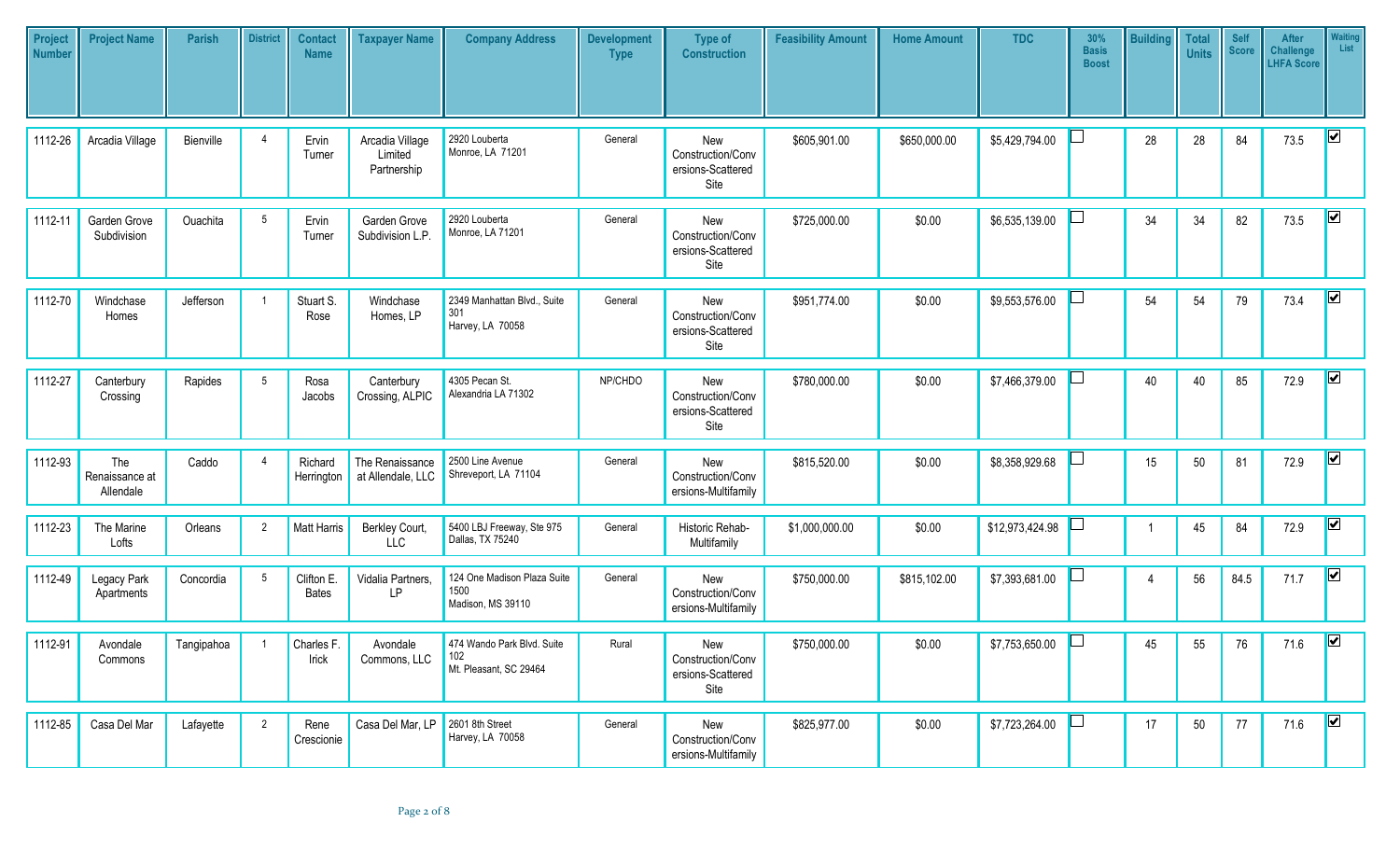| Project<br><b>Number</b> | <b>Project Name</b>                  | Parish              | <b>District</b>       | <b>Contact</b><br><b>Name</b> | <b>Taxpayer Name</b>                                          | <b>Company Address</b>                                      | <b>Development</b><br><b>Type</b>        | <b>Type of</b><br><b>Construction</b>                        | <b>Feasibility Amount</b> | <b>Home Amount</b> | <b>TDC</b>      | 30%<br><b>Basis</b><br><b>Boost</b> | <b>Building</b> | <b>Total</b><br><b>Units</b> | <b>Self</b><br><b>Score</b> | <b>After</b><br><b>Challenge</b><br><b>LHFA Score</b> | <b>Waiting</b><br><b>List</b>   |
|--------------------------|--------------------------------------|---------------------|-----------------------|-------------------------------|---------------------------------------------------------------|-------------------------------------------------------------|------------------------------------------|--------------------------------------------------------------|---------------------------|--------------------|-----------------|-------------------------------------|-----------------|------------------------------|-----------------------------|-------------------------------------------------------|---------------------------------|
| 1112-82                  | Riverview<br>Homes                   | Rapides             | $\overline{5}$        | Steve<br>Perry                | Riverview<br>Homes, LP                                        | 109 E. Madison<br>Bastrop, LA                               | Other - Describe<br>Below                | <b>New</b><br>Construction/Conv<br>ersions-Scattered<br>Site | \$885,177.00              | \$400,000.00       | \$8,262,457.00  |                                     | 45              | 45                           | 85                          | 71.6                                                  | $\overline{\mathbf{v}}$         |
| 1112-09                  | Hooper Pointe II                     | East Baton<br>Rouge | 6                     | Chance<br>Hobbs               | Hooper Pointe II<br>Limited<br>Partnership                    | 4110 Eaton Ave, Ste. A<br>Caldwell. ID 83607                | NP/CHDO                                  | <b>New</b><br>Construction/Conv<br>ersions-Multifamily       | \$1,000,000.00            | \$0.00             | \$10,313,578.00 |                                     | Δ               | 64                           | 72                          | 70.8                                                  | $\overline{\mathbf{v}}$         |
| 1112-10                  | Southern<br>Breeze                   | St. Landry          |                       | <b>Bill Truax</b>             | Southern Breeze<br>Limited<br>Partnership                     | 4110 Eaton Ave. Ste. A<br>Caldwell, ID 83607                | Rural                                    | New<br>Construction/Conv<br>ersions-Multifamily              | \$664,772.00              | \$0.00             | \$5,957,982.00  |                                     |                 | 42                           | 72                          | 70.5                                                  | $\overline{\mathbf{v}}$         |
| 1112-77                  | Riverscape<br>Veterans<br>Apartments | Caddo               | $\Delta$              | Patrick<br>Sheridan           | Riverscape VOA<br>Veterans<br>Housing LLC                     | 1660 Duke Street<br>Alexandria, VA 22314-3427               | PSH (with 15%<br>PSH Units)              | New<br>Construction/Conv<br>ersions-Multifamily              | \$915,818.00              | \$0.00             | \$8,202,500.00  |                                     | 8               | 57                           | 75                          | 69.6                                                  | $\overline{\mathbf{v}}$         |
| 1112-89                  | Hanover<br>Apartments                | East Baton<br>Rouge | 6                     | Charles F.<br>Irick           | Hanover<br>Apartments, LLC                                    | 474 Wando Park Blvd. Suite<br>102<br>Mt. Pleasant, SC 29464 | NP/CHDO                                  | New<br>Construction/Conv<br>ersions-Multifamily              | \$998,000.00              | \$0.00             | \$11,202,230.00 |                                     |                 | 80                           | 78                          | 69.3                                                  | $\overline{\mathbf{v}}$         |
| 1112-71                  | Elm Street<br>Apartments             | East Baton<br>Rouge | $6\overline{6}$       | Rainer<br>Andrews             | Elm St.<br>Apartments, LP                                     | 105 Tallapoosa Street; Suite<br>300<br>Montgomery, AL 36104 | <b>Priority Elderly</b><br>Rehab project | Acquisition/Rehab-<br>Multifamily                            | \$500,727.00              | \$0.00             | \$6,110,910.00  |                                     |                 | 60                           | 73                          | 69.1                                                  | $\overline{\mathbf{v}}$         |
|                          | 1112-28 Phoenix Square<br>Homes      | Tangipahoa          |                       | Andrew<br>R. Lauber           | GCHP-<br>Hammond, L.L.C.                                      | 1610A Oretha Castle Haley<br>Blvd<br>New Orleans, LA 70113  | Rural                                    | New<br>Construction/Conv<br>ersions-Scattered<br>Site        | \$750,000.00              | \$386,554.00       | \$7,467,636.51  |                                     | 39              | 39                           | 82                          | 68.2                                                  | $\overline{\mathbf{v}}$         |
| 1112-54                  | <b>Hickory Place</b><br>Patio Homes  | East Baton<br>Rouge | 6                     | Will J.<br>Belton             | <b>Hickory Place</b><br>Patio Homes<br>Limited<br>Partnership | 6747 Renoir Avenue, Suite A<br>Baton Rouge, LA 70806        | NP/CHDO                                  | <b>New</b><br>Construction/Conv<br>ersions-Scattered<br>Site | \$1,000,000.00            | \$0.00             | \$11,367,186.00 |                                     | 60              | 60                           | 86                          | 68.2                                                  | $\overline{\blacktriangledown}$ |
| 1112-78                  | Woodcrest<br>Apartments II           | East Baton<br>Rouge | $\boldsymbol{\kappa}$ | Michael<br>B. Gross           | Woodcrest<br>Apartments II, LP                                | 1469 South 4th Street<br>Louisville, KY 40208               | General                                  | New<br>Construction/Conv<br>ersions-Multifamily              | \$761,126.00              | \$0.00             | \$7,191,028.00  |                                     | $\overline{2}$  | 48                           | 72.5                        | 67.6                                                  | $\overline{\mathbf{v}}$         |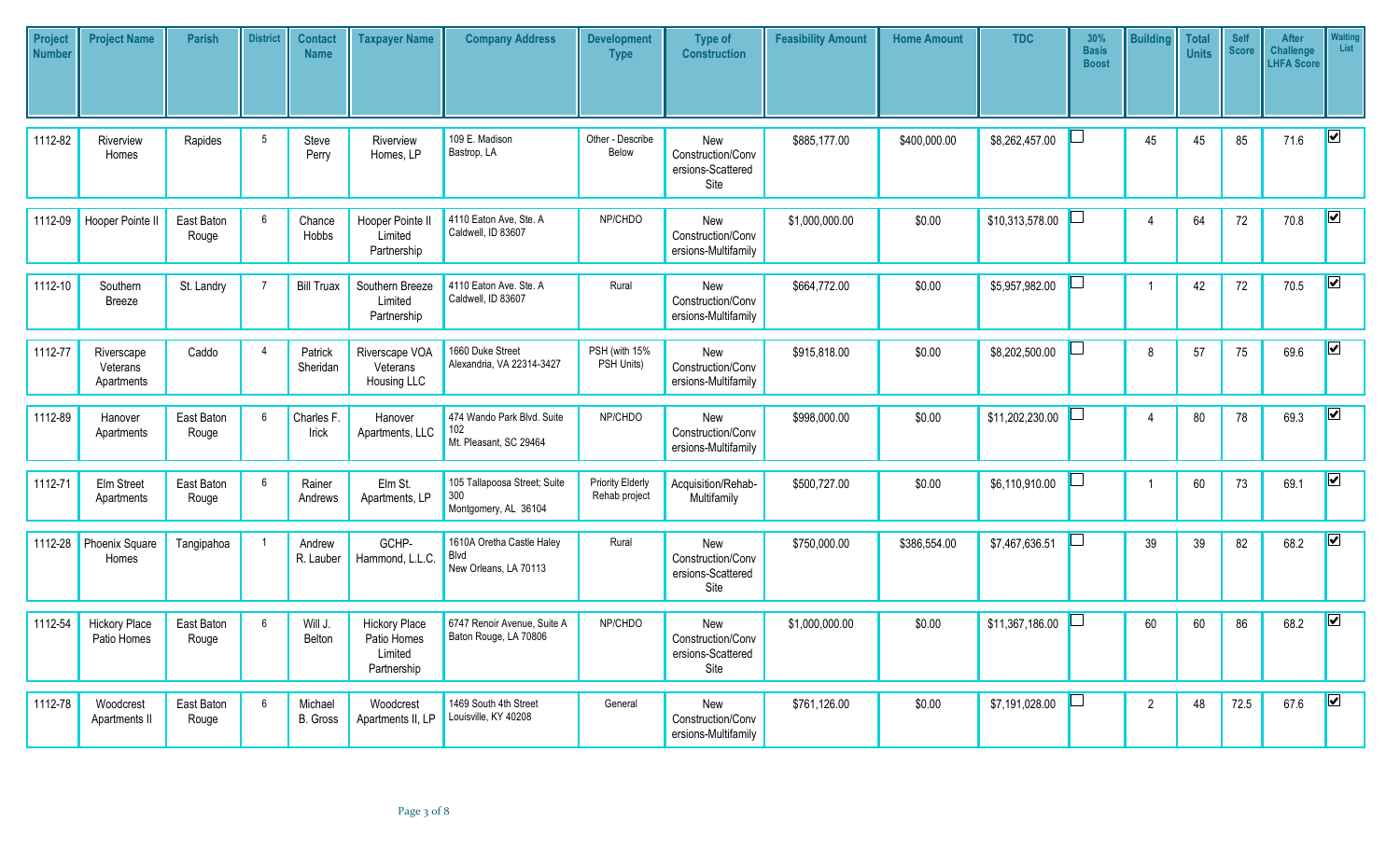| Project<br><b>Number</b> | <b>Project Name</b>                   | Parish              | <b>District</b> | <b>Contact</b><br><b>Name</b> | <b>Taxpayer Name</b>                                                                  | <b>Company Address</b>                                       | <b>Development</b><br><b>Type</b> | <b>Type of</b><br><b>Construction</b>                        | <b>Feasibility Amount</b> | <b>Home Amount</b> | <b>TDC</b>      | 30%<br><b>Basis</b><br><b>Boost</b> | <b>Building</b> | <b>Total</b><br><b>Units</b> | <b>Self</b><br><b>Score</b> | <b>After</b><br><b>Challenge</b><br><b>LHFA Score</b> | <b>Waiting</b><br><b>List</b>   |
|--------------------------|---------------------------------------|---------------------|-----------------|-------------------------------|---------------------------------------------------------------------------------------|--------------------------------------------------------------|-----------------------------------|--------------------------------------------------------------|---------------------------|--------------------|-----------------|-------------------------------------|-----------------|------------------------------|-----------------------------|-------------------------------------------------------|---------------------------------|
| 1112-47                  | <b>Brighton Estates</b>               | Rapides             | 5               | Warren J.<br>Kahoa            | <b>Brighton Estates</b><br>Partnership, A<br>Louisiana<br>Partnership in<br>Commendam | P.O. Box 80659<br>Baton Rouge, La 70898                      | General                           | <b>New</b><br>Construction/Conv<br>ersions-Scattered<br>Site | \$909,864.00              | \$0.00             | \$8,032,796.99  |                                     | 22              | 44                           | 79                          | 66.2                                                  | $\overline{\mathbf{v}}$         |
| 1112-41                  | Lake Renior II                        | East Baton<br>Rouge | 6               | Ryan M.<br>Juneau             | Lake Renior II                                                                        | 4101 Plaza Tower Drive<br>Baton Rouge, LA 70816              | General                           | New<br>Construction/Conv<br>ersions-Multifamily              | \$952,754.00              | \$0.00             | \$9,886,385.94  |                                     | 9               | 72                           | 79                          | 66.2                                                  | $\overline{\blacktriangledown}$ |
| 1112-40                  | Lake Renior I                         | East Baton<br>Rouge | $6\overline{6}$ | Ryan M.<br>Juneau             | Lake Renior I                                                                         | 4101 Plaza Tower Drive<br>Baton Rouge, LA 70816              | General                           | New<br>Construction/Conv<br>ersions-Multifamily              | \$984,800.00              | \$0.00             | \$10,150,278.08 |                                     | 9               | 72                           | 79                          | 66.2                                                  | $\overline{\mathbf{v}}$         |
| 1112-48                  | <b>Brighton Village</b>               | Rapides             | 5               | Warren J.<br>Kahoa            | <b>Brighton Village</b><br>Partnership, A<br>Louisiana<br>Partnership in<br>Commendam | P.O. Box 80659<br>Baton Rouge, La 70898                      | General                           | <b>New</b><br>Construction/Conv<br>ersions-Scattered<br>Site | \$910,201.00              | \$0.00             | \$8,031,170.00  |                                     | 22              | 44                           | 79                          | 66.1                                                  | $\blacktriangledown$            |
| 1112-36                  | Roosevelt<br>Terrace                  | East Baton<br>Rouge | 6               | Richard<br>Murray             | <b>EBRPHA</b><br>Development 4,<br>IP                                                 | 4731 North Boulevard<br>Baton Rouge, Louisiana<br>70806      | NP/CHDO                           | New<br>Construction/Conv<br>ersions-Multifamily              | \$679,913.00              | \$0.00             | \$6,586,152.00  |                                     |                 | 40                           | 82.5                        | 66                                                    | $\overline{\mathbf{v}}$         |
| 1112-58                  | <b>Filhiol Housing</b>                | Ouachita            | 5               | Marc Jinks                    | <b>Filhiol Housing</b><br>Partnership, A<br>Louisiana<br>Partnership in<br>Commendam  | P.O. Box 185<br>Fairbanks, La. 71240                         | General                           | <b>New</b><br>Construction/Conv<br>ersions-Scattered<br>Site | \$481,451.00              | \$0.00             | \$4,383,282.00  |                                     | 12              | 24                           | 67                          | 65.5                                                  | $\overline{\blacktriangledown}$ |
| 1112-73                  | <b>Preston Estates</b><br>Subdivision | St. Landry          |                 | Lisa<br>Kortkamp              | Preston Estates,<br><b>LP</b>                                                         | 103 West Lockwood, Suite<br>218<br>St. Louis, Missouri, 6319 | Rural                             | <b>New</b><br>Construction/Conv<br>ersions-Scattered<br>Site | \$705,409.00              | \$206,587.00       | \$6,274,451.50  | $\boxed{\mathbf{v}}$                | 34              | 34                           | 73                          | 64.9                                                  | $\blacktriangledown$            |
| 1112-45                  | Ardenwood<br>Village                  | East Baton<br>Rouge | $6\overline{6}$ | Richard<br>Murray             | <b>EBRPHA</b><br>Development 3,<br>LP.                                                | 4731 North Boulevard<br>Baton Rouge, Louisiana<br>70806      | PHA<br>Redevelopment              | Substantial Rehab-<br>Multifamily                            | \$988,000.00              | \$0.00             | \$9,262,357.00  | $\boxed{\mathbf{v}}$                | 12              | 93                           | 85                          | 64.7                                                  | $\overline{\mathbf{v}}$         |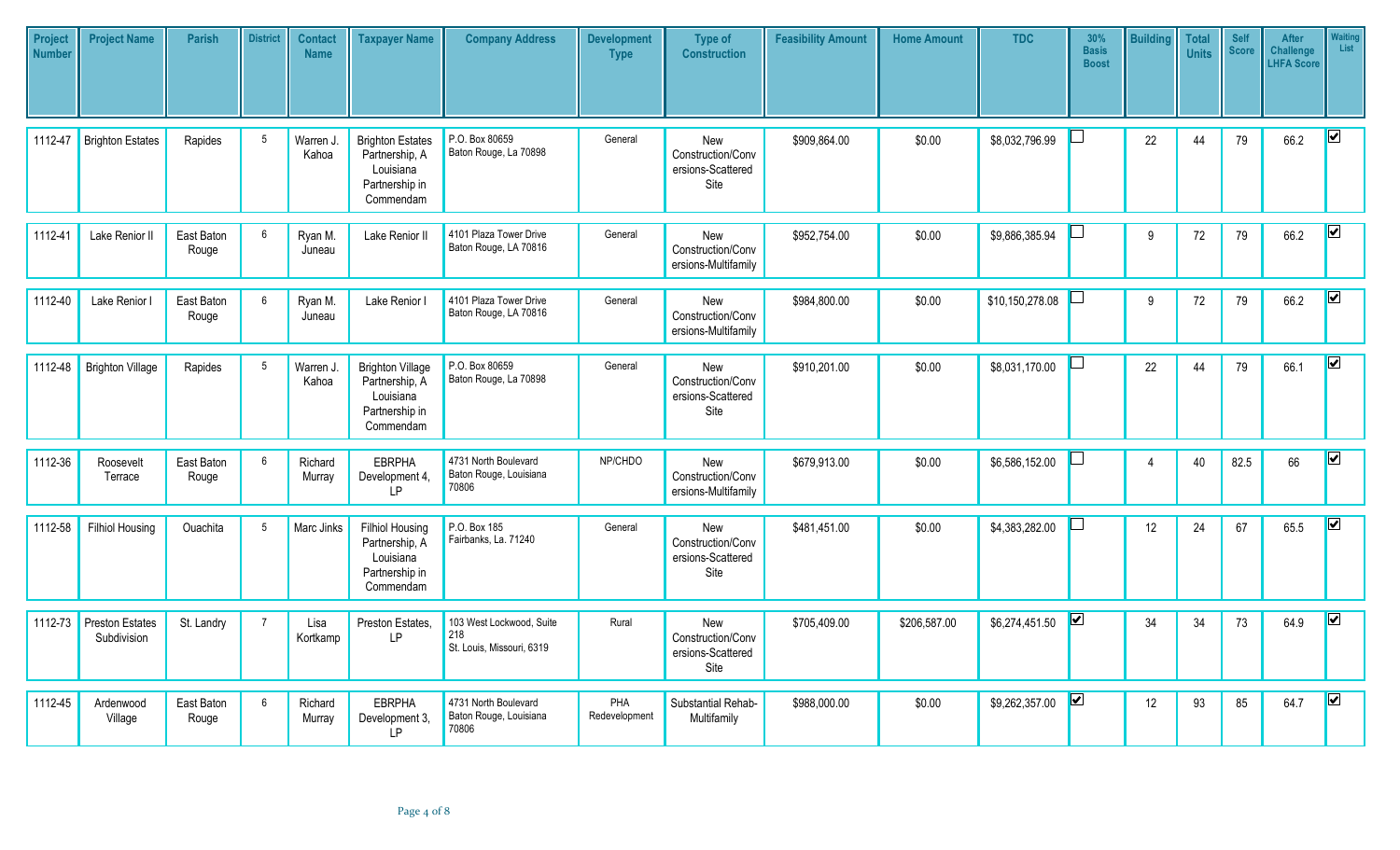| Project<br><b>Number</b> | <b>Project Name</b>                                                       | <b>Parish</b> | <b>District</b> | <b>Contact</b><br><b>Name</b> | <b>Taxpayer Name</b>                                                          | <b>Company Address</b>                                      | <b>Development</b><br><b>Type</b> | <b>Type of</b><br><b>Construction</b>                        | <b>Feasibility Amount</b> | <b>Home Amount</b> | <b>TDC</b>      | 30%<br><b>Basis</b><br><b>Boost</b> | <b>Building</b> | <b>Total</b><br><b>Units</b> | Self<br><b>Score</b> | <b>After</b><br><b>Challenge</b><br><b>LHFA Score</b> | <b>Waiting</b><br>List  |
|--------------------------|---------------------------------------------------------------------------|---------------|-----------------|-------------------------------|-------------------------------------------------------------------------------|-------------------------------------------------------------|-----------------------------------|--------------------------------------------------------------|---------------------------|--------------------|-----------------|-------------------------------------|-----------------|------------------------------|----------------------|-------------------------------------------------------|-------------------------|
| 1112-06                  | Arcadia Village<br>Subdivision<br>Single Family<br>Housing<br>Development | Bienville     | $\overline{4}$  | Patrick M.<br>Temple          | Arcadia Village<br>Subdivision<br>Limited<br>Partnership                      | 192 Bastille Lane, Suite 300<br>Ruston, LA 71270            | Rural                             | New<br>Construction/Conv<br>ersions-Scattered<br>Site        | \$750,000.00              | \$482,000.00       | \$6,814,867.00  | $\overline{\mathbf{v}}$             | 36              | 36                           | 73                   | 64.6                                                  | $\overline{\mathbf{v}}$ |
| 1112-81                  | Natchez Place                                                             | Tangipahoa    |                 | Diana<br>Holly                | To Be Formed<br>Entity                                                        | 4162 Canal Street<br>New Orleans, LA. 70019                 | Rural                             | New<br>Construction/Conv<br>ersions-Multifamily              | \$750,000.00              | \$131,848.00       | \$7,198,613.00  |                                     | $\overline{2}$  | 48                           | 67                   | 64.2                                                  | $\overline{\mathbf{v}}$ |
| 1112-61                  | Tangi Village                                                             | Tangipahoa    |                 | R.B.<br>Coats III             | Quick Blvd<br>Apartments, LP                                                  | 1709 A Gornto RD, PMB# 343<br>Valdosta, GA 31601            | NP/CHDO                           | Acquisition/Rehab-<br>Multifamily                            | \$1,000,000.00            | \$0.00             | \$11,354,759.00 |                                     | 24              | 96                           | 63.5                 | 64                                                    | $\boxed{\checkmark}$    |
| 1112-57                  | <b>Serenity Place</b><br>Elderly<br>Community                             | Lincoln       | $\overline{5}$  | Will J.<br>Belton             | Serenity Place<br><b>Elderly Limited</b><br>Partnership                       | 6747 Renoir Avenue, Suite A<br>Baton Rouge, LA 70806        | Rural                             | New<br>Construction/Conv<br>ersions-Multifamily              | \$576,000.00              | \$0.00             | \$5,933,550.00  |                                     |                 | 39                           | 99                   | 63.7                                                  | $\overline{\mathbf{v}}$ |
| 1112-64                  | Monique Estates                                                           | Ouachita      | 5               | Wardell<br>Coward             | Monique Estates<br>Partnership, A<br>Louisiana<br>Partnership in<br>Commendam | 206 Atkinson Street<br>Monroe, Louisiana 71202              | General                           | <b>New</b><br>Construction/Conv<br>ersions-Scattered<br>Site | \$830,215.00              | \$0.00             | \$7,303,819.00  |                                     | 20              | 40                           | 66                   | 63.5                                                  | $\overline{\mathbf{v}}$ |
| 1112-43                  | Pecan Grove                                                               | Madison       | -5              | Ron Litton                    | Pecan Grove<br>Partners I, L.P.                                               | 204 North Cedear Street<br>Tallulah, LA 71282               | Other - Describe<br>Below         | <b>New</b><br>Construction/Conv<br>ersions-Scattered<br>Site | \$653,000.00              | \$0.00             | \$5,695,587.00  |                                     | 32              | 32                           | 76                   | 61.7                                                  | $\overline{\mathbf{v}}$ |
| 1112-14                  | Levee View<br><b>Estates</b>                                              | East Carroll  | $\overline{2}$  | Dale<br>Lancaster             | Levee View<br>Estates, L.P.                                                   | 212 Waterford Square<br>Madison, MS 39110                   | General                           | <b>New</b><br>Construction/Conv<br>ersions-Scattered<br>Site | \$743,900.00              | \$0.00             | \$6,658,500.00  |                                     | 36              | 36                           | 89                   | 60.7                                                  | $\boxed{\mathbf{v}}$    |
| 1112-35                  | Bayou Oaks<br>Homes                                                       | Ascension     | 3               | Stephen<br>Favorite           | Bayou Oaks<br>Homes, LP                                                       | 741 South Clark Street, Suite<br>A<br>New Orleans, LA 70119 | Rural                             | <b>New</b><br>Construction/Conv<br>ersions-Scattered<br>Site | \$742,640.00              | \$0.00             | \$7,230,000.00  |                                     | 40              | 40                           | 79                   | 60.4                                                  | M                       |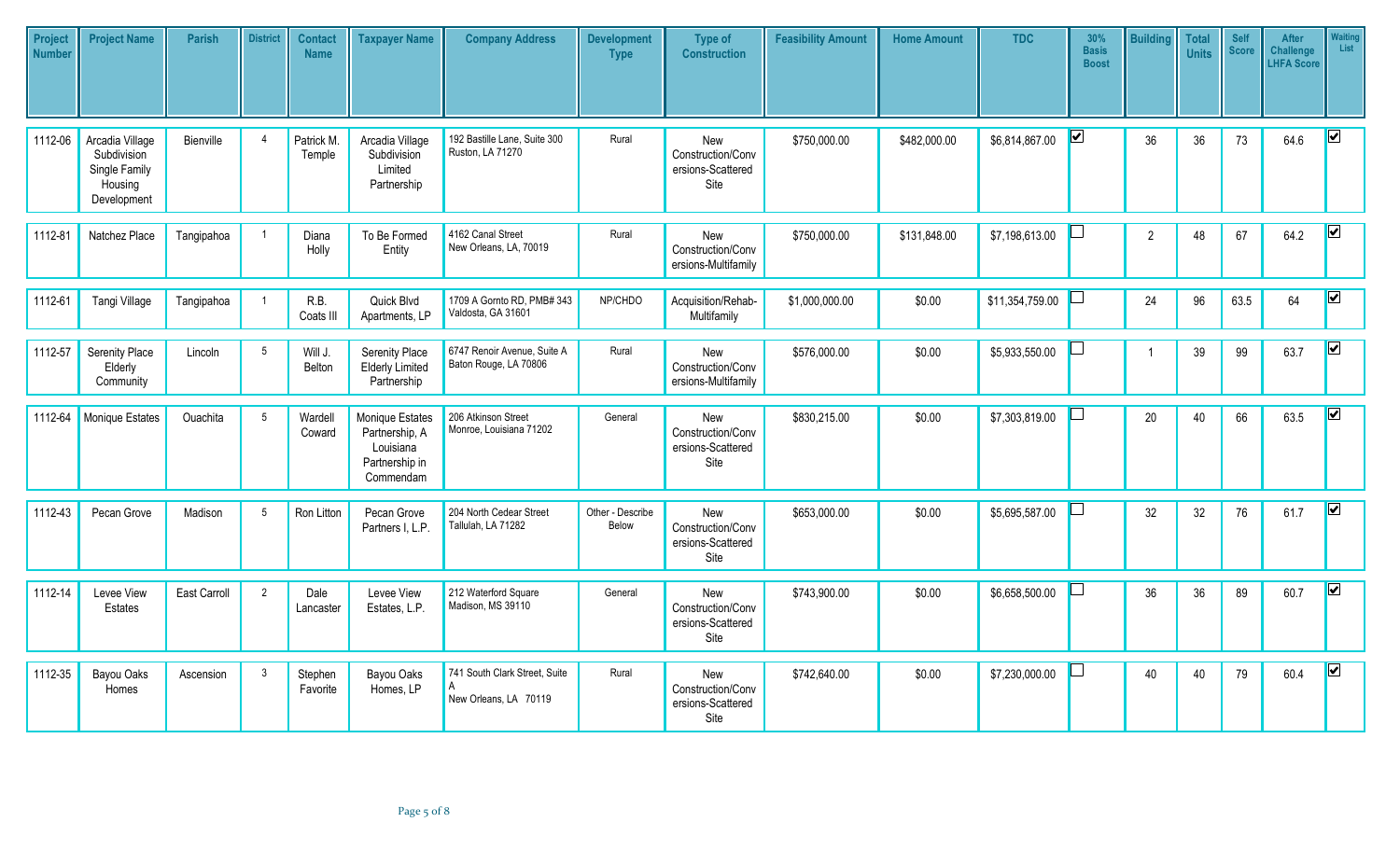| Project<br><b>Number</b> | <b>Project Name</b>                                      | <b>Parish</b> | <b>District</b> | <b>Contact</b><br><b>Name</b>        | <b>Taxpayer Name</b>                                         | <b>Company Address</b>                                  | <b>Development</b><br><b>Type</b> | <b>Type of</b><br><b>Construction</b>                        | <b>Feasibility Amount</b> | <b>Home Amount</b> | <b>TDC</b>      | 30%<br><b>Basis</b><br><b>Boost</b> | <b>Building</b> | <b>Total</b><br><b>Units</b> | Self<br><b>Score</b> | <b>After</b><br><b>Challenge</b><br><b>LHFA Score</b> | <b>Waiting</b><br>List          |
|--------------------------|----------------------------------------------------------|---------------|-----------------|--------------------------------------|--------------------------------------------------------------|---------------------------------------------------------|-----------------------------------|--------------------------------------------------------------|---------------------------|--------------------|-----------------|-------------------------------------|-----------------|------------------------------|----------------------|-------------------------------------------------------|---------------------------------|
| 1112-42                  | <b>Carver Estates</b>                                    | Avoyelles     | $5\phantom{.0}$ | Ron Litton                           | Carver Estates,<br><b>LP</b>                                 | P. O. Box 720296<br>Byram, MS 39272                     | Other - Describe<br>Below         | New<br>Construction/Conv<br>ersions-Scattered<br>Site        | \$746,820.00              | \$0.00             | \$6,905,959.00  |                                     | 40              | 40                           | 72                   | 60                                                    | $\overline{\blacktriangledown}$ |
| 1112-12                  | Oakwood<br>Estates Phase II                              | Tangipahoa    | $\overline{1}$  | Dale<br>Lancaster                    | Oakwood Estates<br>Phase II, L.P.                            | 212 Waterford Square<br>Madison, MS 39110               | General                           | New<br>Construction/Conv<br>ersions-Scattered<br>Site        | \$750,000.00              | \$0.00             | \$6,658,500.00  |                                     | 36              | 36                           | 88                   | 59.8                                                  | $\overline{\mathbf{v}}$         |
| 1112-15                  | The Ridge at<br>Carencro                                 | Lafayette     | $\overline{7}$  | Kristina<br>Knight                   | THE RIDGE AT<br>CARENCRO,<br>LIMITED<br>PARTNERSHIP          | 9800 Maumelle Boulevard,<br>North Little Rock, AR 72113 | PSH (with 15%<br>PSH Units)       | <b>New</b><br>Construction/Conv<br>ersions-Multifamily       | \$1,000,000.00            | \$0.00             | \$10,156,464.32 |                                     | 3               | 72                           | 68                   | 58.7                                                  | $\blacktriangledown$            |
| 1112-21                  | <b>Pine Trails</b>                                       | Morehouse     | $5\phantom{.0}$ | Steve Bien                           | Pine Trails, L.P.                                            | 3315 West Bearss Avenue<br>Tampa, FL 33618              | General                           | <b>New</b><br>Construction/Conv<br>ersions-Scattered<br>Site | \$743,900.00              | \$0.00             | \$6,658,500.00  |                                     | 36              | 36                           | 87                   | 56.9                                                  | $\boxed{\blacktriangledown}$    |
| 1112-65                  | Village du Lac<br>d/b/a Rue du<br>Lac, LLC<br>(Phase II) | Lafayette     | $\overline{7}$  | Mark<br>Tolson or<br>Archie<br>Jones | TBD (probably<br>Rue du Lac<br>Apartments LLC<br>or similar) | 130 West South St., Ste. B                              | NP/CHDO                           | Acquisition/Rehab-<br>Multifamily                            | \$1,000,000.00            | \$0.00             | \$18,012,846.00 |                                     | 42              | 199                          | 80                   | 56.6                                                  | $\overline{\mathbf{v}}$         |
| 1112-86                  | Creeks at Hazel<br>Arrington                             | Natchitoches  | $\overline{4}$  | Theresa<br>Gibson                    | Creeks at Hazel<br>Arrington, LLC                            | 525 Fourth Street<br>Natchitoches, LA 71457             | Rural                             | New<br>Construction/Conv<br>ersions-Multifamily              | \$738,220.00              | \$0.00             | \$7,525,586.26  |                                     | $\overline{7}$  | 48                           | 77                   | 56.1                                                  | $\blacktriangledown$            |
| 1112-55                  | Potier Place<br>Apartments                               | Lafayette     | $\overline{7}$  | Gary<br>Hassenflu                    | Carencro<br>Housing<br>Partners, L.P.                        | 416 E 3rd Street<br>Kansas City, MO 64106               | General                           | <b>New</b><br>Construction/Conv<br>ersions-Multifamily       | \$1,000,000.00            | \$0.00             | \$10,583,229.00 |                                     | $\overline{7}$  | 72                           | 72                   | 56                                                    | $\blacktriangledown$            |
| 1112-33                  | Parkway Single<br>Family Housing<br>Development          | Acadia        | 7               | Robert<br>Rowan                      | Parkway<br>Subdivision, LLC                                  | P.O. Box 7357<br>Monroe, LA 71211                       | Rural                             | New<br>Construction/Conv<br>ersions-Scattered<br>Site        | \$750,000.00              | \$497,226.00       | \$6,811,184.20  | $\boxed{\mathbf{v}}$                | 36              | 36                           | 66                   | 55.2                                                  | $\blacktriangledown$            |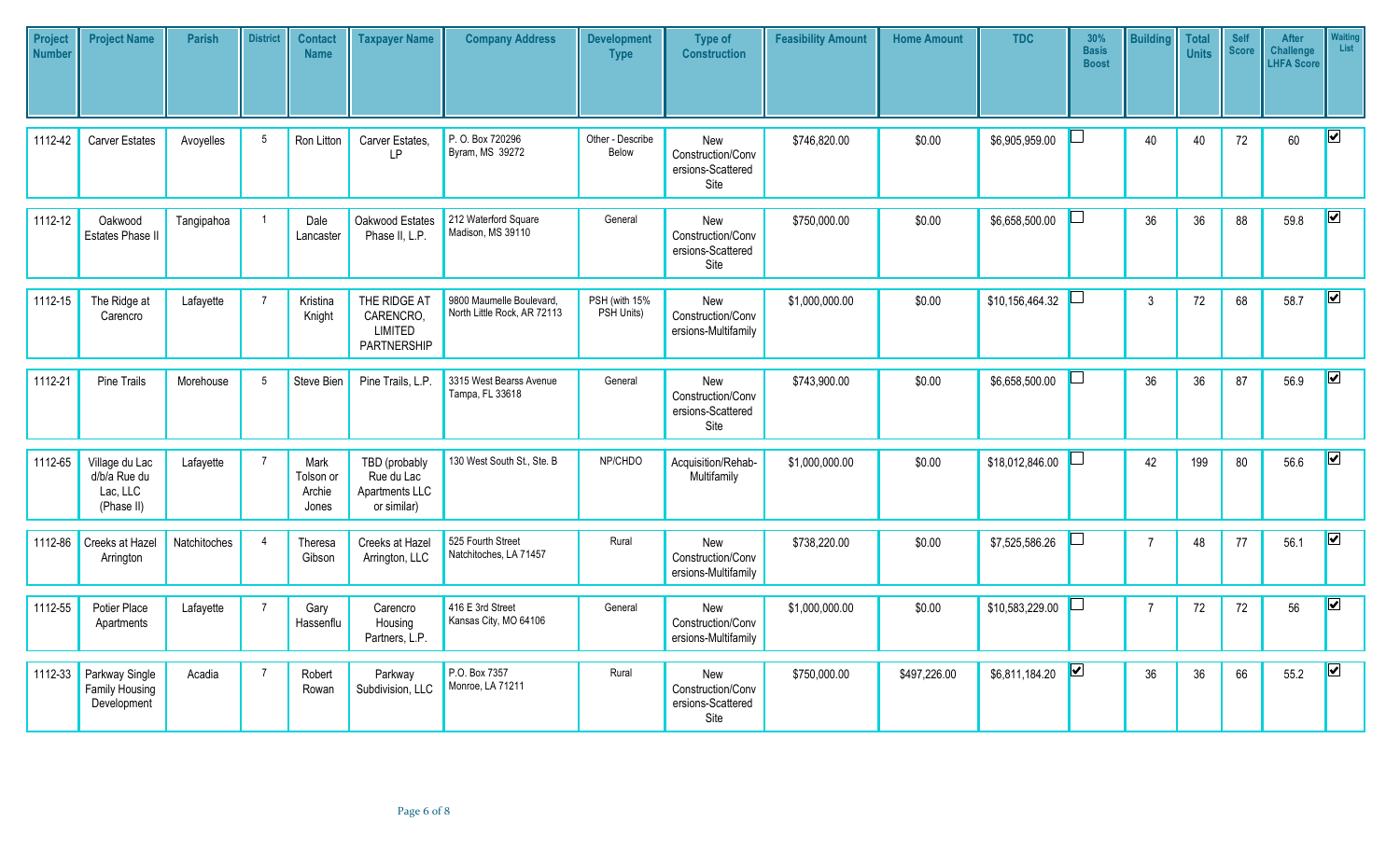| Project<br><b>Number</b> | <b>Project Name</b>                                                           | <b>Parish</b> | <b>District</b> | <b>Contact</b><br><b>Name</b>          | <b>Taxpayer Name</b>                                      | <b>Company Address</b>                           | <b>Development</b><br><b>Type</b> | <b>Type of</b><br><b>Construction</b>                  | <b>Feasibility Amount</b> | <b>Home Amount</b> | <b>TDC</b>     | 30%<br><b>Basis</b><br><b>Boost</b> | <b>Building</b> | <b>Total</b><br><b>Units</b> | Self<br><b>Score</b> | After<br><b>Challenge</b><br><b>LHFA Score</b> | <b>Waiting</b><br>List  |
|--------------------------|-------------------------------------------------------------------------------|---------------|-----------------|----------------------------------------|-----------------------------------------------------------|--------------------------------------------------|-----------------------------------|--------------------------------------------------------|---------------------------|--------------------|----------------|-------------------------------------|-----------------|------------------------------|----------------------|------------------------------------------------|-------------------------|
| 1112-34                  | Northern Duson<br>Single Family<br>Housing<br>Development                     | Acadia        | $\overline{7}$  | Robert<br>Rowan                        | Northern Duson<br>Subdivision, LLC                        | P.O. Box 7357<br>Monroe, LA 71211                | Rural                             | New<br>Construction/Conv<br>ersions-Scattered<br>Site  | \$750,000.00              | \$500,000.00       | \$6,763,984.20 |                                     | 36              | 36                           | 66                   | 55.1                                           | $\overline{\mathbf{v}}$ |
| 1112-03                  | Collinston<br>Apartments                                                      | Morehouse     | 5               | <b>Kay Miller</b>                      | COLLINSTON,<br><b>LLC</b>                                 | 712 Milam St., Ste. 201<br>Shreveport, LA 71101  | Rural                             | Acquisition/Rehab-<br>Multifamily                      | \$129,193.00              | \$0.00             | \$1,545,569.00 |                                     | 6               | 20                           | 54.5                 | 55                                             | $\blacktriangledown$    |
| 1112-07                  | Sherwood<br>Village<br>Subdivision<br>Single Family<br>Housing<br>Development | Rapides       | 5               | Patrick M.<br>Temple                   | Sherwood Village<br>Subdivision<br>Limited<br>Partnership | 192 Bastille Lane, Suite 300<br>Ruston, LA 71270 | Rural                             | New<br>Construction/Conv<br>ersions-Scattered<br>Site  | \$954,000.00              | \$400,000.00       | \$8,672,400.00 |                                     | 46              | 46                           | 72                   | 54.6                                           | $\blacktriangleright$   |
| 1112-56                  | Northpoint<br>Apartments                                                      | Calcasieu     | $\overline{7}$  | Gary<br>Hassenflu                      | North Lake<br><b>Charles Housing</b><br>Partners, L.P.    | 416 E 3rd Street<br>Kansas City, MO 64106        | General                           | New<br>Construction/Conv<br>ersions-Multifamily        | \$741,275.00              | \$0.00             | \$6,748,000.00 |                                     | 5               | 40                           | 72                   | 52.5                                           | $\vert\mathbf{v}\vert$  |
| 1112-60                  | The<br>Residences at<br>Pilette Trace                                         | Lafayette     | $\overline{7}$  | Terry L.<br>Mount                      | The Residences<br>at Pilette Trace,<br>LP                 | 210 Lenwood Road<br>Decatur, AL 35603            | General                           | New<br>Construction/Conv<br>ersions-Multifamily        | \$900,936.00              | \$0.00             | \$8,652,925.00 | $\vert\mathbf{v}\vert$              | 12              | 60                           | 50.5                 | 49.6                                           | $\overline{\mathbf{v}}$ |
| 1112-04                  | Green Terrace<br>Apartments                                                   | LaSalle       | $5\phantom{.0}$ | <b>Kay Miller</b>                      | <b>GREEN</b><br>TERRACE, LLC                              | 712 Milam St., Ste. 201<br>Shreveport, LA 71101  | Rural                             | Acquisition/Rehab-<br>Multifamily                      | \$249,528.00              | \$0.00             | \$2,867,508.00 | $\boxed{\mathbf{v}}$                | 16              | 32                           | 52.5                 | 49.5                                           | $\blacktriangledown$    |
| 1112-83                  | Patton Place                                                                  | Plaquemines   | 3               | Larry<br>Barnett                       | <b>Riley Riley</b><br>Antoine Way, LLC                    | 1112 Engineers Rd.<br>Belle Chase, LA 70037      | NP/CHDO                           | New<br>Construction/Conv<br>ersions-Scattered<br>Site  | \$694,772.00              | \$0.00             | \$6,266,244.00 |                                     | 20              | 40                           | 71.5                 | 45                                             | $\overline{\mathbf{v}}$ |
| 1112-50                  | The Lodge at<br>Artesia Way                                                   | St. Tammany   |                 | Winton<br>Yerby                        | The Lodge at<br>Artesia Way, LP                           | 210 Lenwood Road<br>Decatur, AL 35603            | General                           | <b>New</b><br>Construction/Conv<br>ersions-Multifamily | \$995,202.00              | \$0.00             | \$9,380,800.00 | $\boxed{\mathbf{v}}$                | 3               | 60                           | 45.5                 | 40.4                                           | $ \nabla $              |
| 1112-80                  | Vision Heights                                                                | Plaquemines   | 3               | Larry<br>Barnett or<br>Mattye<br>Jones | Vision Heights,<br>LLC                                    | 1112 Engineers Rd.<br>Belle Chase, LA 70037      | General                           | New<br>Construction/Conv<br>ersions-Scattered<br>Site  | \$872,180.00              | \$0.00             | \$8,102,351.00 |                                     | 25              | 50                           | 68.5                 | 38                                             | $\blacktriangleright$   |